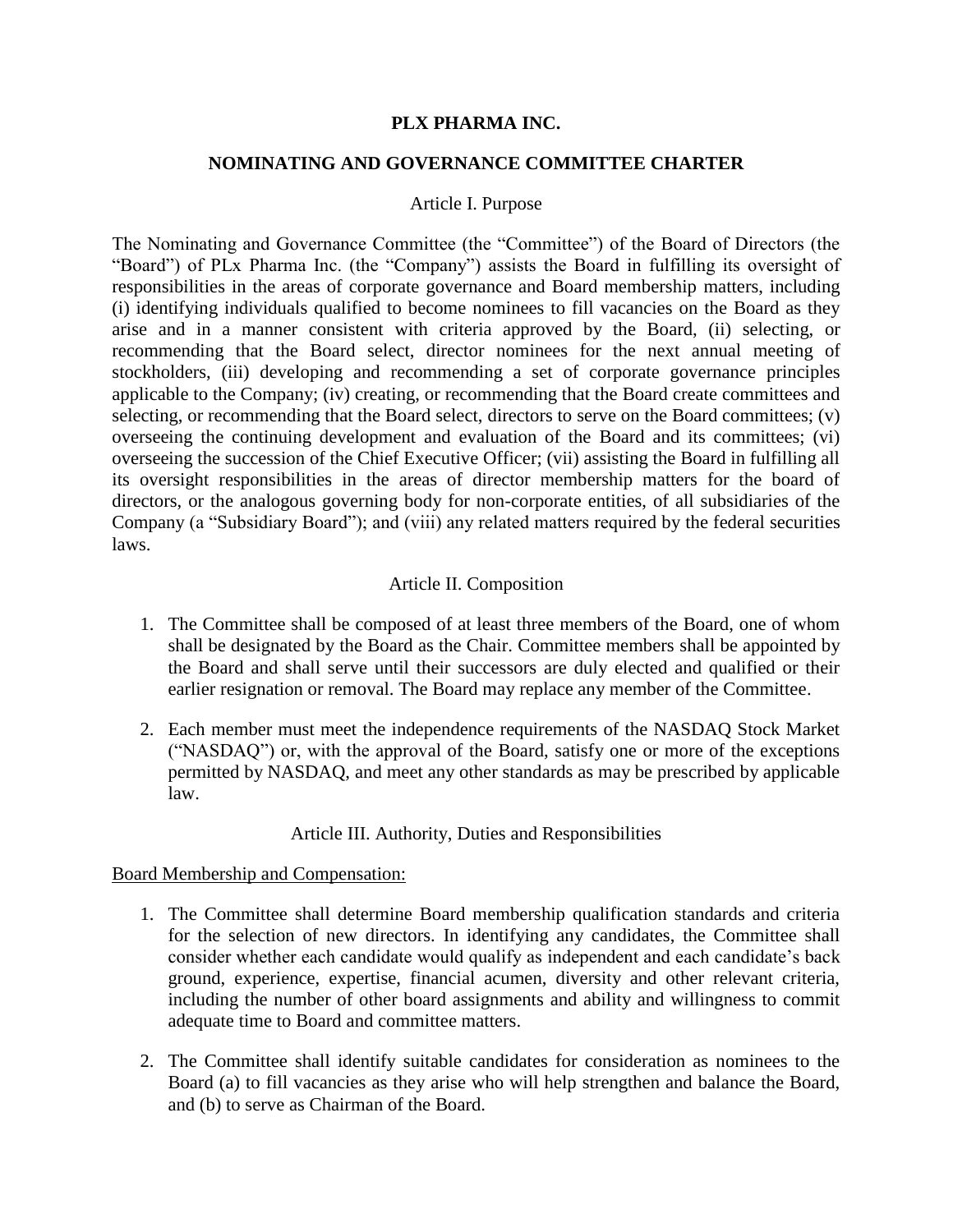- 3. The Committee shall evaluate the composition, size, and governance practices of the Board.
- 4. The Committee shall, jointly with the Compensation Committee of the Board, review and recommend director compensation.

Annual Meeting of Stockholders:

- 5. The Committee shall consider and recommend to the Board qualified nominees to stand for election at the Company's annual meeting of stockholders, and consider the performance of incumbent directors in determining whether to recommend that they be nominated for reelection.
- 6. The Committee shall evaluate and recommend to the Board proxy statement and annual meeting of stockholders related activities including the designation of Section 16 officers, the Company's slate of officers, director independence assessment, stockholders proposals and annual meeting details.
- 7. The Committee shall review and evaluate shareholder advisory firm reports.

Corporate Governance Principles:

- 8. The Committee shall develop, oversee and periodically assess the Company's Corporate Governance Guidelines and the Code of Business Conduct and Ethics as well as have oversight of the evaluation of the Company's bylaws and present to the Board recommended amendments as appropriate.
- 9. The Committee shall assess the Company's and the Board's compliance with governance requirements of NASDAQ, the Securities and Exchange Commission, the Sarbanes-Oxley Act of 2002 and other applicable laws.
- 10. The Committee shall review at least annually, and approve or ratify as appropriate, all "related party transactions" involving directors in accordance with the Company's Code of Business Conduct and Ethics with respect to related party transactions and conflict of interests and make recommendations to the Board regarding the continued independence of each Board member. The term "related-party transaction" shall be consistent with the definition provided in Item 404(a) of Regulation S-K.
- 11. The Committee shall monitor the independence of Board members consistent with NASDAQ and other requirements.
- 12. The Committee shall have sole authority to select, retain and/or replace, independent legal, recruitment or other advice as it considers necessary.

Committees and Membership:

13. The Committee shall select, evaluate and recommend to the Board individuals to serve on the committees, including the Chairs of committees.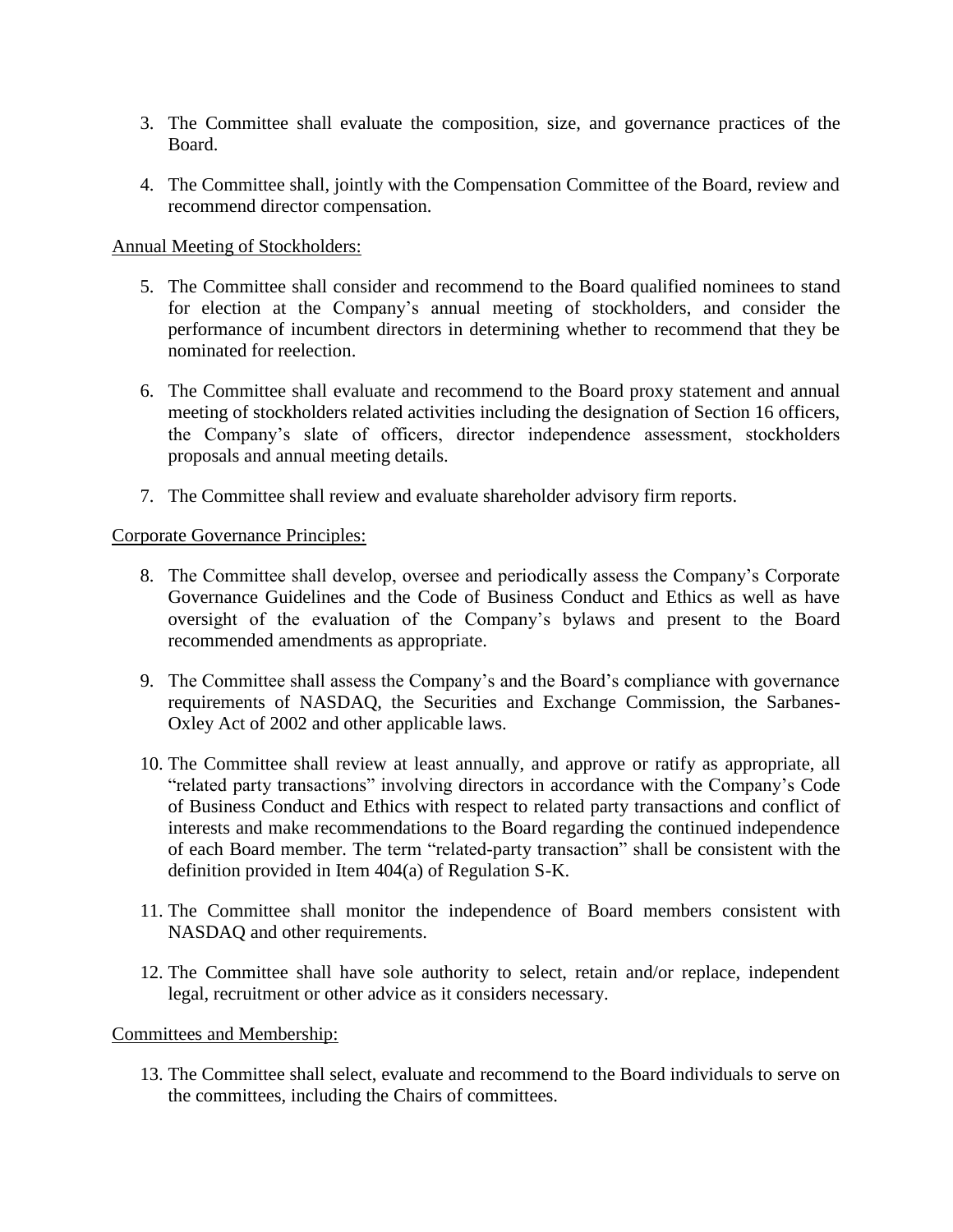14. The Committee shall determine that each Board committee has an appropriate charter.

# Chief Executive Officer Succession Plan and Evaluation:

- 15. The Committee shall oversee the process for the succession of the Chief Executive Officer, and shall thereafter provide to the Board formal annual evaluations of the Chief Executive Officer.
- 16. The Committee shall review the Company's management succession planning programs for non-CEO executive officers.

# Subsidiary Board Membership:

- 17. The Committee shall determine the board membership, or membership of the analogous governing body for non-corporate entities, membership qualification standards and criteria for the selection of new directors of any Subsidiary Board. In identifying any candidates, the Committee shall consider whether each candidate would qualify as independent and each candidate's background, experience, expertise, financial acumen, diversity and other relevant criteria, including the number of other board assignments and ability and willingness to commit adequate time to Subsidiary Board and committee matters.
- 18. The Committee shall select, evaluate and recommend to the Board individuals to serve on any Subsidiary Board committees, including the chairs of committees.

# Article IV. Meetings and Reporting

- 1. The Committee shall meet as often as it deems appropriate to perform its duties and responsibilities under this Charter, it being understood that telephonic attendance is acceptable for all such meetings. The Committee may request any officer or employee of the Company or the Company's consultants to attend a meeting of the Committee or to meet with any members of the Committee.
- 2. A majority of the members of the Committee will constitute a quorum for the transaction of business, and the act of a majority of the members present at any meeting at which there is a quorum shall be the act of the Committee.
- 3. The Chair shall schedule and preside at all meetings of the Committee. In the absence of the Chair, a majority of the members of the Committee present at a meeting shall appoint a member to preside at the meeting.
- 4. The Chair of the Committee shall report to the Board following each Committee meeting and as otherwise requested by the Chairman of the Board.

# Article V. Miscellaneous

The purposes and responsibilities outlined in this Charter are meant to serve as guidelines rather than as inflexible rules and the Committee is encouraged to adopt such additional procedures and